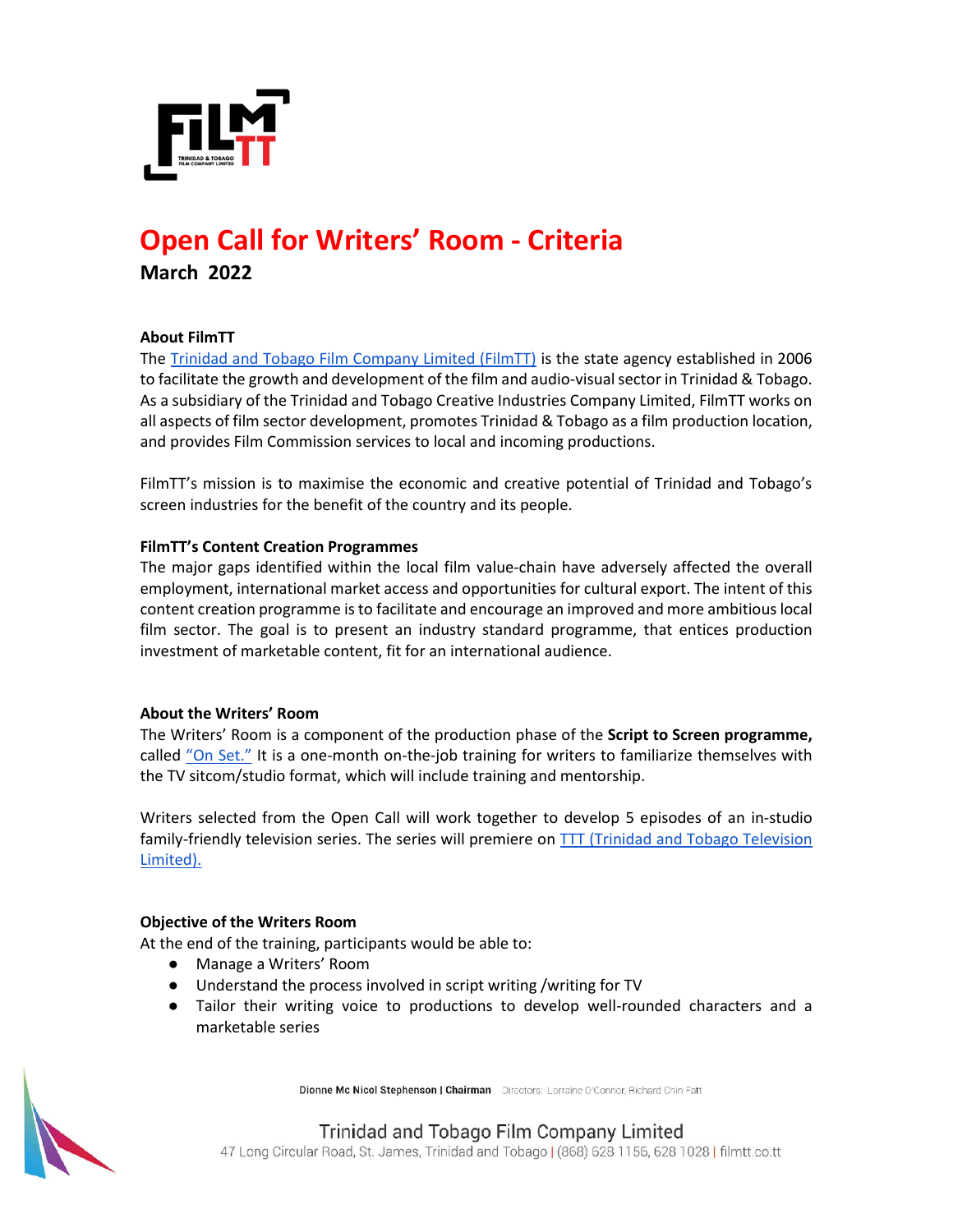

# **OPEN CALL MARCH, 2022**

**From March 10th - 25th,** writers from Trinidad and Tobago are invited to submit their interest in the development of a local family-friendly television series that will premiere on [TTT \(Trinidad and](https://www.ttt.live/)  [Tobago Television Limited\).](https://www.ttt.live/)

## **PARTICIPATION REQUIREMENTS**

Five (5) selected writers will be informed of the required dates and times for the Writers' Room via an email from [info@filmtt.gov.tt](mailto:info@filmtt.gov.tt)

## **SUBMISSION CRITERIA**

Your script should be a minimum of 22 pages long (excluding title/character pages), saved as a single PDF document of no more than 10MB in size.

Scripts must be formatted to th[e Screenplay Format for TV Series.](https://downloads.bbc.co.uk/writersroom/scripts/screenplaytv.pdf)

Examples of in-studio television series: [Lord Have Mercy!,](https://youtu.be/cpGupLa_bzs) [The Golden Girls,](https://www.imdb.com/title/tt0088526/?ref_=ext_shr_lnk) [Brooklyn Nine-Nine,](https://www.imdb.com/title/tt2467372/?ref_=ext_shr_lnk) [The Fresh Prince of Bel-Air,](https://www.imdb.com/title/tt0098800/?ref_=ext_shr_lnk) [Girlfriends,](https://www.imdb.com/title/tt0247102/) [Cosby Show,](https://www.imdb.com/title/tt0086687/?ref_=ext_shr_lnk) [Henry Danger](https://www.imdb.com/title/tt3596174/)

## **PARTICIPATION REQUIREMENTS**

- Registration on FilmTT Production Directory.
- Must be 18years or over
- Citizen or Legal resident of Trinidad and Tobago *(FilmTT will not cover relocation costs etc for citizens living overseas)*
- Submissions of interest to participate must be sent via the **[Online Form](https://forms.gle/BjF2B58fS7xUWfMq9)**

## **SCRIPT GUIDELINES**

- 1. Length: 22mins
- 2. Limited Characters
- 3. PG13 /Family Friendly
- 4. Contains elements of either Culture, Religion, Landscape, Traditions of Trinidad and Tobago



Dionne Mc Nicol Stephenson | Chairman Directors: Lorraine O'Connor, Richard Chin Fatt